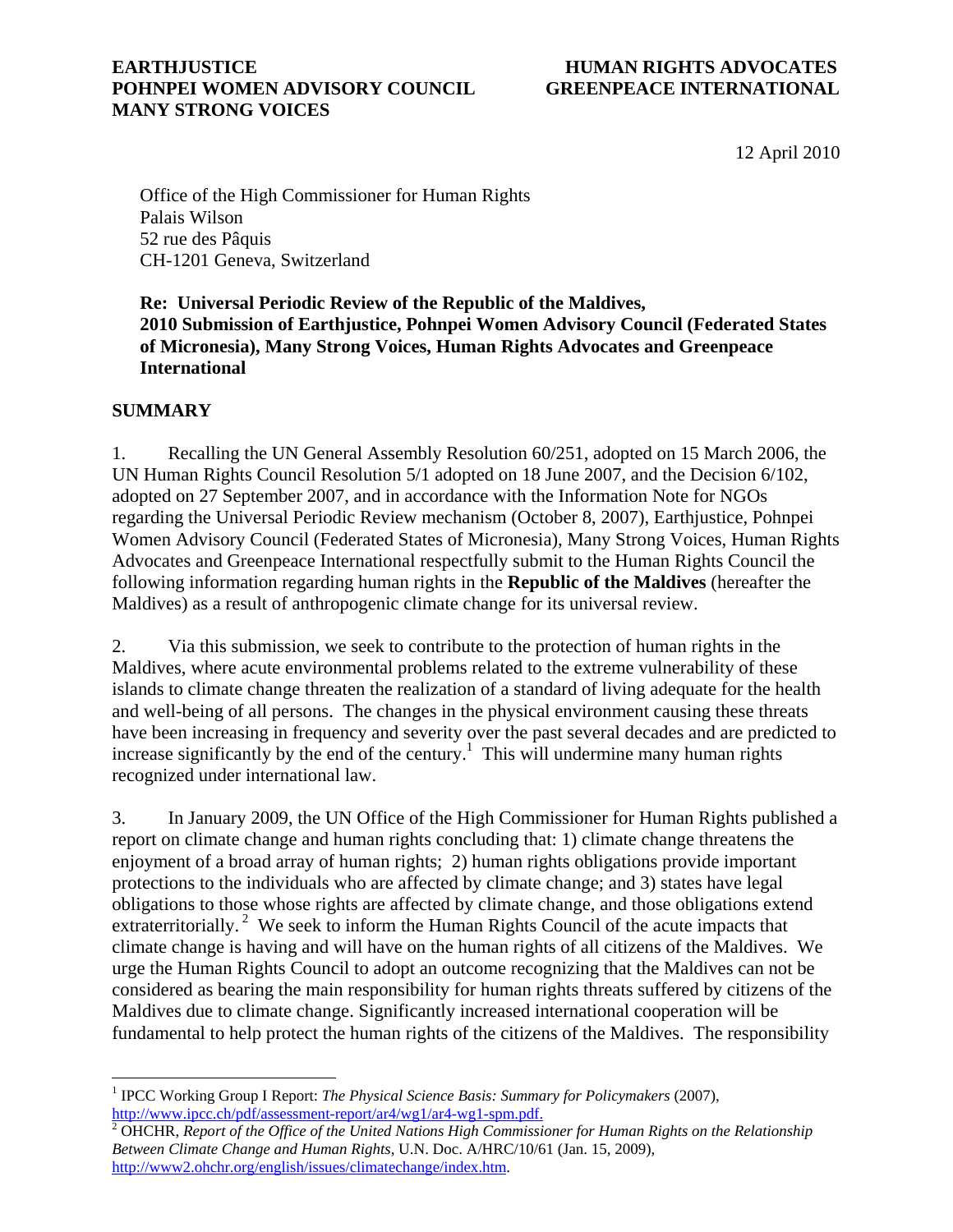for adaptation to and mitigation of climate change in the Maldives should be shared by major greenhouse gas emitting states, relative to their share of historic and current emissions.

4. In its Fourth Assessment Report, the Intergovernmental Panel on Climate Change (IPCC) predicts that anthropogenic climate change will have significant adverse effects not only on the natural environment, but also on the human populations that inhabit that environment and rely on its processes and services. $3$  In the Maldives, climate change will:

- Threaten rights to **be free from hunger, health, means of subsistence and ability to maintain an adequate standard of living** by damaging **agriculture** through extreme high air temperatures, salinification of groundwater, extreme winds, extreme rainfall events, sea level rise resulting in flooding and overwash during tide surges, and erosion of coastlines, low-lying areas, and steep slopes;
- Jeopardize rights to be **free from hunger**, to **security, health, and subsistence livelihoods** by damaging **fisheries** through sea level rise, increased sea temperature, increased ocean acidification, and extreme winds; and
- Endanger rights to **life, property, housing, self-determination, security of person, access to freshwater, sanitation and a healthy environment** due to sea level rise, and increases in extreme rains, winds events, high air temperatures, and spread of disease vectors.

5. Increasing changes in the physical environment will result in effects that threaten many of the human rights guaranteed by the Maldives under international law, including: the right to **life**, the right to **security of person**, the right to **water,** the right to be **free from hunger**, the right to **means of subsistence,** the right to **sanitation**; the right to **health**, the right to **property**, the right to **housing**, the right to **self-determination**, the right to an **adequate standard of living**, and the right to a **healthy environment**.

# **BACKGROUND**

6. The Maldives is an island nation in the central Indian Ocean with 200 inhabited and 1000 uninhabited coral atoll islands with a jurisdiction of roughly 900,000 square kilometers. Eighty percent of the nation is less than one meter above sea level and forty percent of the population of  $300,000$  live within 100 meters of the coastline.<sup>4</sup> The Maldives' economy relies on tourism and fisheries.<sup>5</sup> Per capita GDP was \$4200 per year in 2009; 14.4% of the population was unemployed in  $2006.<sup>6</sup>$ 

7. The Environmental Vulnerability Index of the South Pacific Applied Geoscience Commission and the United Nations Environment Programme lists the Maldives as Extremely Vulnerable due in part to climate change, flooding, water shortages, and threats to human health.<sup>7</sup> The Republic of the Maldives' Climate Risk Profile of 2006 concluded that climate

<sup>1</sup> 3 IPCC Working Group II Report: *Impacts, Adaptations, and Vulnerability* (2007), http://www.ipcc.ch/ipccreports/ar4-wg2.htm. 4

<sup>&</sup>lt;sup>4</sup> John Knox, *Linking Human Rights and Climate Change at the United Nations*, 33 Harvard Environmental Law Review 477, 480 (2009).

<sup>&</sup>lt;sup>5</sup> CIA—The World Factbook, *Maldives*, <u>https://www.cia.gov/library/publications/the-world-factbook/geos/mv.html</u>.<br><sup>6</sup> *Id.* 

 $7$  Environmental Vulnerability Index, Maldives (2005),

http://www.vulnerabilityindex.net/EVI\_Country\_Profiles.htm.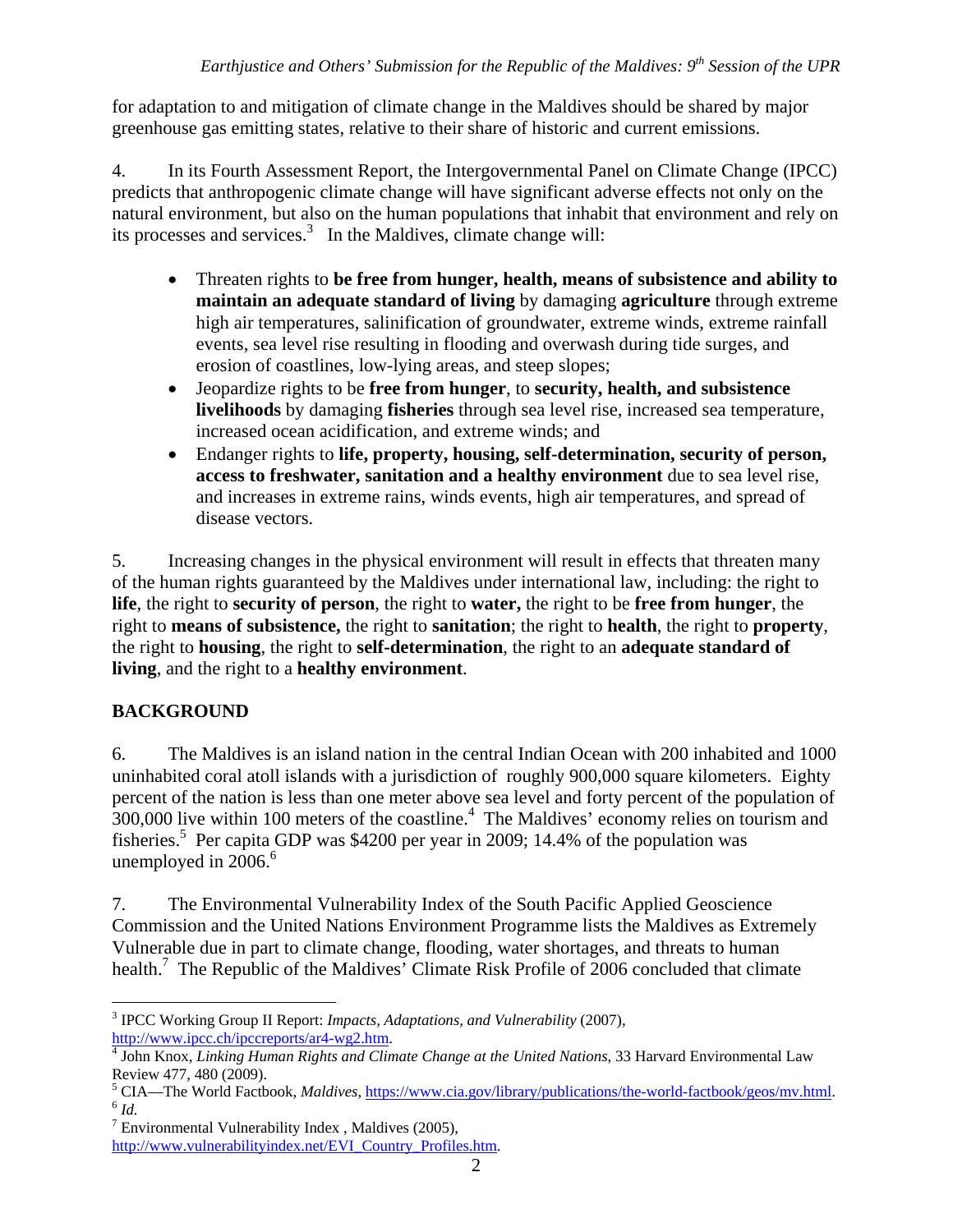change will likely increase maximum hourly sea level rise rates, which are currently 100-year events, to annual events by 2050; drought frequency is predicted to be lower in the first half of the present century and higher in the second half; extreme rainfalls and winds will become roughly twice as common by 2050; and extreme temperatures of 33.5 degrees Celsius, currently 20-year events, will have a return period of three years by  $2025.^8$ 

8. The Maldives is a party to seven human rights conventions and protocols.  $9$  Human rights referred to in this document that are not based on these seven conventions find their source in the 1948 Universal Declaration of Human Rights (UDHR).

## **THE IMPACTS OF CLIMATE CHANGE ON HUMAN RIGHTS IN THE REPUBLIC OF THE MALDIVES**

9. The **agricultural** sector in the Maldives is threatened by climate change that causes rising sea-levels, salinification of groundwater, extended droughts, flooding during rainy seasons, storm surges, and unusually high tides.<sup>10</sup> Only 13% of the land area is arable and soils are poor.<sup>11</sup> During storm surges, saltwater intrudes into the freshwater lens of the islands.<sup>12</sup> Extreme rain and wind events are predicted to become more common in the first half of this century, while droughts will become more common in the second half,  $^{13}$  adversely affecting production of breadfruit, coconut, mango, taro, bananas and other fruits and vegetables.14 **As climate change threatens Maldivian agriculture, it undermines citizens' right to life, health, an adequate standard of living, right to be free from hunger, right to culture and traditional knowledge, and right to a means of subsistence.**

10. **Fisheries** are of high importance in the Maldives, providing the primary source of animal protein, 11 percent of the country's GDP, 20 percent of employment, and 74 percent of the country's export commodities.<sup>15</sup> These fisheries are predicted to be harmed by the effects of climate change, including sea temperature rise, increasing acidity, changing currents, and typhoon damage to coral reefs and coastal ecosystems.16 **Climate change threatens reefs, pelagic and mangrove-based fisheries, jeopardizing rights of Maldivians to be free from hunger, to means of subsistence, an adequate standard of living, and right to culture and traditional knowledge.**

 $\overline{a}$ 8 John Hay*, Climate Risk Profile for the Maldives*, Republic of the Maldives (2006),

http://www.ndmc.gov.mv/docs/Climate%20Risk%20Profile%20for%20the%20Maldives\_Final%20Report%20(2).p df. 9 United Nations Office of the High Commission on Human Rights, *Report Status by Country*,

http://www.unhchr.ch/tbs/doc.nsf/NewhvVAllSPRByCountry?OpenView&Start=1&Count=250&Expand=109#109. 10 Nobuo Mimura *et al*., *Small islands. Climate Change 2007: Impacts, Adaptation and Vulnerability*. Contribution of Working Group II to the Fourth Assessment Report of the Intergovernmental Panel on Climate Change, M.L. *et al*. Eds., Cambridge University Press, Cambridge, UK, 687, 698 (2007),

http://unfccc.int/resource/docs/natc/marnc1.pdf.<br>
<sup>11</sup> CIA World Factbook, *supra* note 5.<br>
<sup>12</sup> Hay 2006 *supra* note 8 at 4.<br>
<sup>14</sup> United States Library of Congress, *Country Studies, Maldives, Physical Environment, Phys* 

http://www.fao.org/fishery/countrysector/FI-CP\_MV/en. 16 Mimura 2007 *supra* note 10 at 700; Food and Agriculture Organization of the United Nations, *Climate Change* 

*and Food Security in the Pacific* (2009), ftp://ftp.fao.org/docrep/fao/012/i1262e/i1262e00.pdf.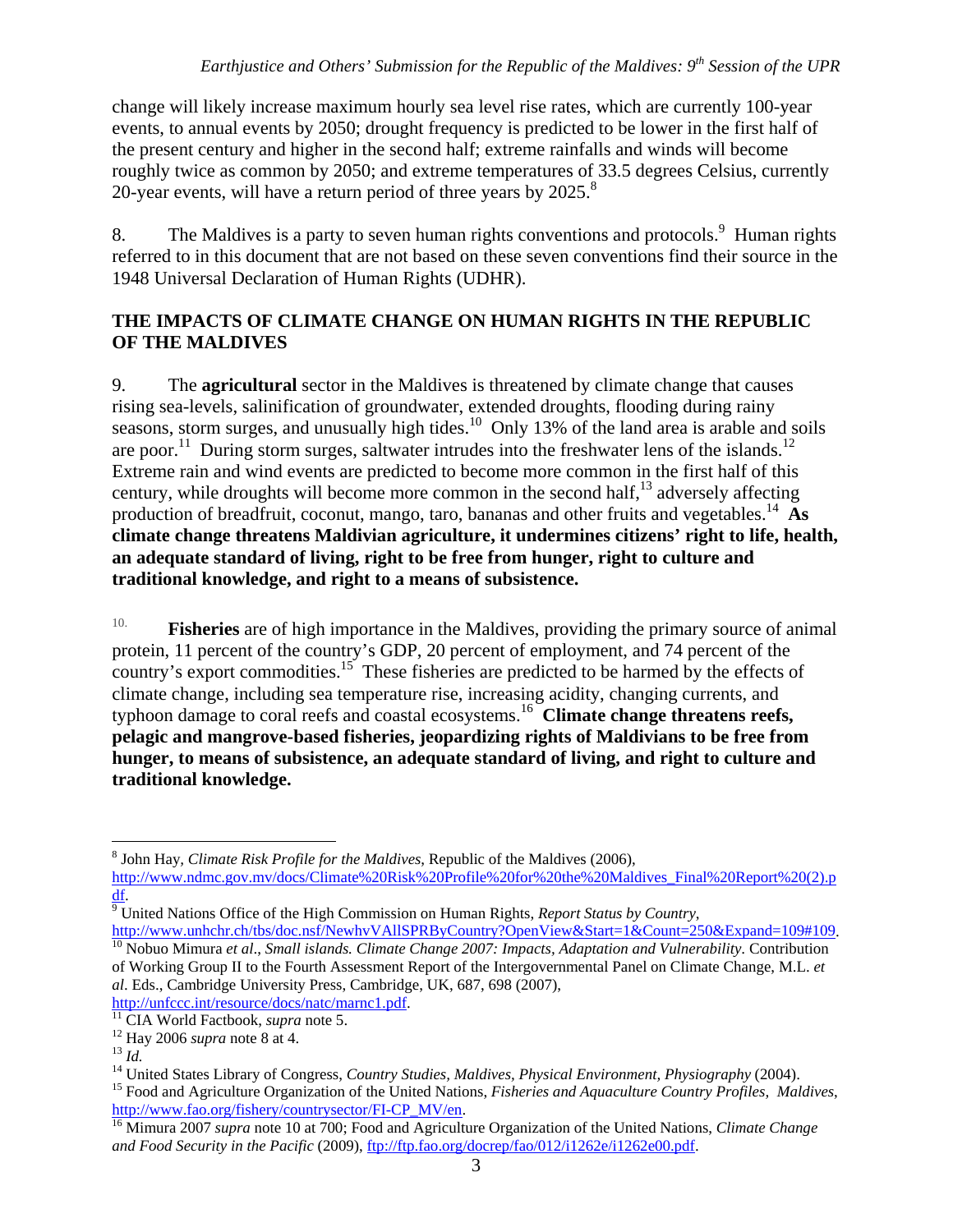# *Earthjustice and Others' Submission for the Republic of the Maldives: 9th Session of the UPR*

11. The Maldives have suffered acute water shortages in recent years, <sup>17</sup> though there was considerable variability of drought occurrence between 1975 and 2005, with no obvious long term trend.<sup>18</sup> When droughts occur, rainwater collected from roofs needs regular replenishment, as there is little storage capacity.<sup>19</sup> Citizens also rely on groundwater, which is vulnerable to salt and pollution contamination during droughts and storm surges.<sup>20</sup> **Climate change threatens Maldivians' rights to water.**

12. Climate-related health issues of concern in the Maldives include gastroenteritis, typhoid, cholera, malaria, tuberculosis, filariasis, eye infections, and poliomyelitis.21 **Climate change threatens Maldivians' rights to sanitation, health, and a healthy environment.**

13. Tropical storms and extreme wind events threaten the lives of citizens of the Maldives.<sup>22</sup> Climate science indicates that higher surface water temperatures intensify the destructive force of tropical storms.23 **Climate change threatens rights of Maldivians to life, housing, property, and security of person.**

14. Loss of lands and land-based critical infrastructure due to sea level rise,  $24$  waves and coastal erosion is a serious concern to the Government of the Maldives.<sup>25</sup> The entire population of 400,000 may be forced to become climate migrants long before their islands are completely inundated.26 **The loss of land due to the effects of climate change threatens citizens of the Maldives' rights to security, culture, traditional knowledge, property, housing, and selfdetermination.** 

## **CONCLUSION AND RECOMMENDATIONS**

15. One of the most serious threats to the human rights of the people of the Maldives is the vulnerability of their environment to the impacts of climate change. The threats confronting the Maldives illustrate how the right to an ecologically healthy environment is fundamental to

 $\overline{a}$ 17 Ibrahim Mohamed, *Maldives: water shortage hits 12 islands, one family spending 85% of income on bottled water*, Minivan News (2009) http://washasia.wordpress.com/2009/03/20/maldives-water-shortage-hits-12 islands-one-family-spending-85-of-income-on-bottled-water/. 18 Hay 2006 *supra* note 8.

<sup>19</sup> Fathimath Ghina, *Sustainable Development in Small Island Developing States: The Case of the Maldives*, 5 Env., Dev. and Sust. 139, 149 (2003).

<sup>20</sup> U.S. Library of Congress Country Studies, *Maldives, Physical Environment, Physiography,* (2004), http://memory.loc.gov/frd/cs/mvtoc.html. 21 U.S. Library of Congress Country Studies*, Maldives, Health, Health Conditions* (2004),

http://memory.loc.gov/frd/cs/mvtoc.html. 22 Hay 2006 *supra* note 8; Ghina 2003 *supra* note 19; Knox 2009 *supra* note 4. 23 Pew Center on Global Climate Change, *Hurricanes and Global Warming*,

http://www.pewclimate.org/hurricanes.cfm#change . 24 United Nations Environment Program, *Climate Change Science Compendium*, UNEP, (2009),

http://www.unep.org/pdf/ccScienceCompendium2009/cc\_ScienceCompendium2009\_full\_en.pdf. UNEP's 2009 review of new climate science warned that sea levels could plausibly rise by up to two meters by 2100, and five to ten times that over the following centuries. This estimate is almost four times higher than what the IPCC predicted in 2007, as it did not include an estimate of large-scale changes in ice-melt rates.

<sup>&</sup>lt;sup>25</sup> Government of the Republic of the Maldives, Ministry of Housing, Transport, Tourism and Environment, *Climate Change and Maldives,*

http://www.environment.gov.mv/index.php?option=com\_content&view=article&id=44&Itemid=58. 26 *Id.*